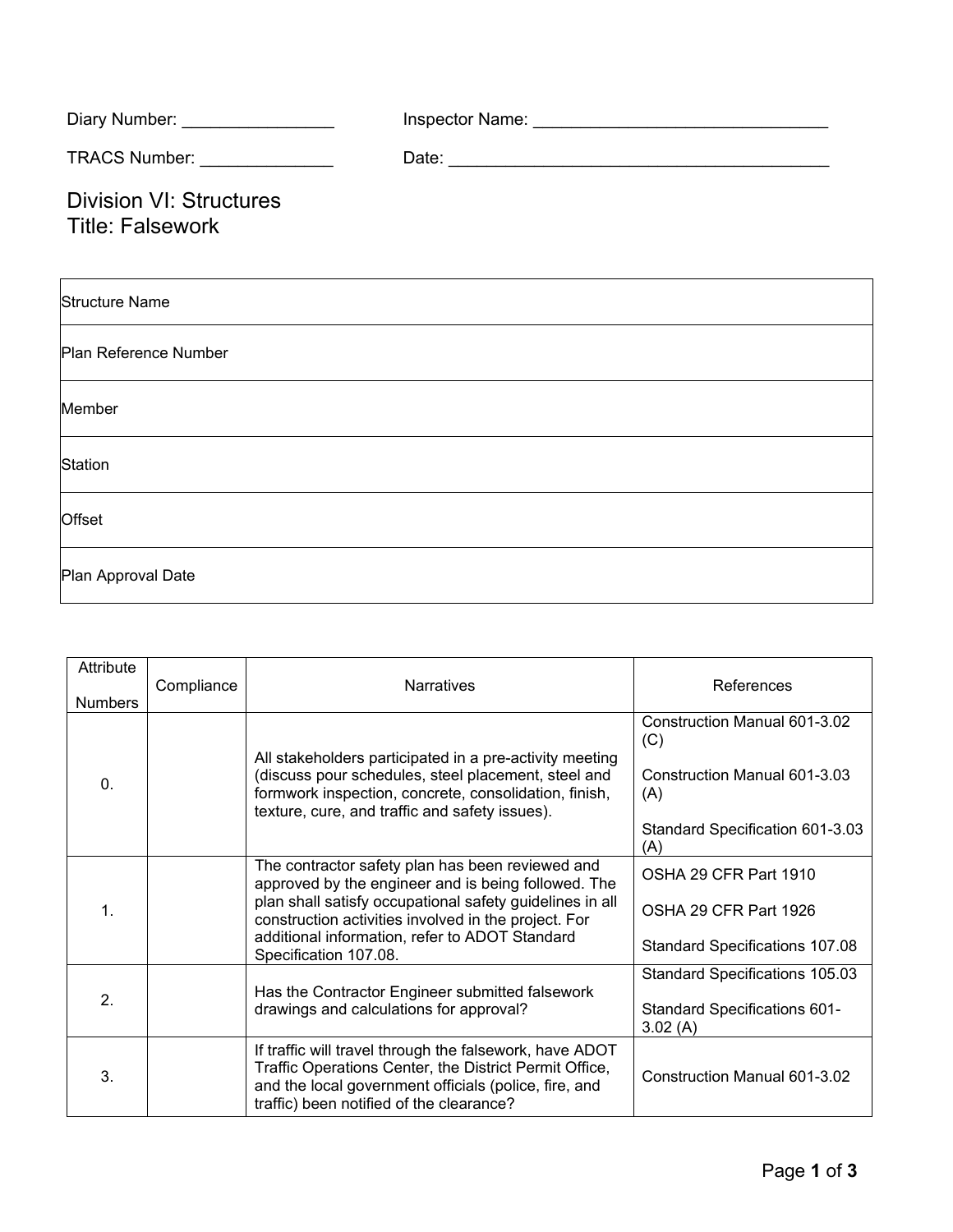| 4.  | Is the soil firm, stable, and is there uniform contact<br>under the mudsill; is the top of the mudsill at footing<br>level?                                                                             | Standard Specifications 601-<br>3.02(B)        |
|-----|---------------------------------------------------------------------------------------------------------------------------------------------------------------------------------------------------------|------------------------------------------------|
| 5.  | Are the mudsill and/or footings protected from<br>washout or undermining with proper surrounding<br>drainage?                                                                                           | Standard Specifications 601-<br>3.02(B)        |
| 6.  | Is the mudsill or footing set back reasonably far<br>enough from the edge or toe of slopes?                                                                                                             | Standard Specifications 601-<br>3.02(B)        |
| 7.  | Are the wedges tight and only double wedges used<br>between the mudsill and the supporting post?                                                                                                        | Standard Specifications 601-<br>3.02(B)        |
| 8.  | Are steel beams the correct shape and examined for<br>deformations (holes or damaged areas) that could<br>affect the carrying capacity?                                                                 | Standard Specifications 601-<br>3.02(A)        |
| 9.  | Are timbers free of noticeable defects for grades<br>specified (splits, open knots, rots, and cuts)?                                                                                                    | <b>Standard Specifications 601-</b><br>3.02(A) |
| 10. | Is the size, spacing, length, and grade of materials<br>used the same as those shown on the approved<br>drawings?                                                                                       | Standard Specifications 601-<br>3.02(A)        |
| 11. | Are the vertical members plumb and the horizontal<br>member's level?                                                                                                                                    | <b>Construction Manual 601-3.02</b>            |
| 12. | Have telltales been placed to indicate the amount of<br>settlement occurring during the placement of<br>concrete?                                                                                       | Standard Specifications 601-<br>3.02(B)        |
| 13. | Are the contractor's personnel constructing the<br>falsework using safety equipment and practicing<br>safety?                                                                                           | Standard Specifications 107.07                 |
| 14. | Is the bracing installed at the locations shown on the<br>approved drawings?                                                                                                                            | <b>Construction Manual 601-3.02</b><br>(B)     |
| 15. | Are all members in full contact with each other and all<br>connections (bolts and welds) the right size and at<br>the proper locations?                                                                 | Construction Manual 601-3.02<br>(B)            |
| 16. | Are the falsework posts mechanically connected to<br>their supporting footing, or laterally restrained when<br>they are adjacent to roadways or railroads?                                              | Standard Specifications 601-<br>3.02(A)        |
| 17. | Has the contractor's professional engineer inspected<br>and issued a properly signed and sealed certificate<br>that the falsework has been constructed according to<br>the approved falsework drawings? | <b>Standard Specifications 601-</b><br>3.02(B) |
| 18. | Are safety (banger) beams (if required) set at the<br>correct height and offset distance from the structure?                                                                                            | Construction Manual 601-3.02<br>(B)            |
| 19. | Are minimum height signs and pre-warning signs for<br>clearance placed at the right locations?                                                                                                          | <b>Construction Manual 601-3.02</b><br>(B)     |
| 20. | Are traffic control devices and lane widths set in<br>accordance with the approved traffic control plans?                                                                                               | <b>Standard Specifications 701-</b><br>3.01    |
| 21. | Are barriers and crash attenuators placed in the<br>correct locations, lengths, and numbers?                                                                                                            | <b>Standard Specifications 701-</b><br>2.04    |
| 22. | Was the soffit fill compacted to 90% and the last 3<br>feet compacted to 95%; are there tests to verify the<br>results?                                                                                 | Standard Specifications 601-<br>3.02(A)        |
| 23. | Does the waste slab meet the requirements for<br>smoothness of 1/4 inch tolerance using a ten-foot<br>straightedge?                                                                                     | <b>Standard Specifications 601-</b><br>3.02(A) |